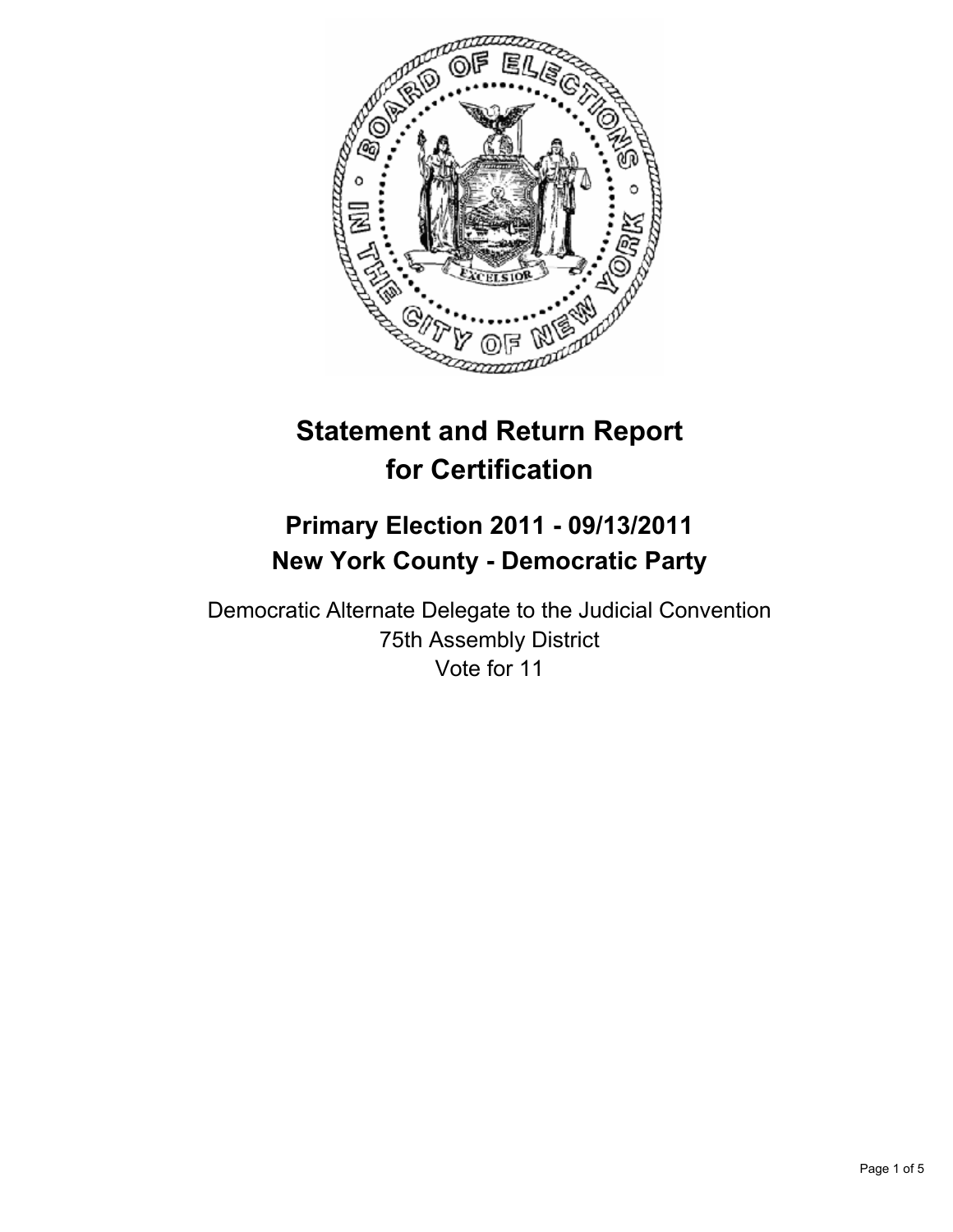

#### **Assembly District 75**

| PUBLIC COUNTER                                           | 3,348  |
|----------------------------------------------------------|--------|
| <b>EMERGENCY</b>                                         | 0      |
| ABSENTEE/MILITARY                                        | 170    |
| <b>FEDERAL</b>                                           | 0      |
| <b>SPECIAL PRESIDENTIAL</b>                              | 0      |
| <b>AFFIDAVIT</b>                                         | 31     |
| <b>Total Ballots</b>                                     | 3,549  |
| Less - Inapplicable Federal/Special Presidential Ballots | 0      |
| <b>Total Applicable Ballots</b>                          | 3,549  |
| JOHN L JOHNSON                                           | 1,010  |
| <b>LUCILLE R OGNIBENE</b>                                | 1,212  |
| DAVID A CARAWAY                                          | 1,031  |
| <b>JOHN F COLLINS</b>                                    | 1,006  |
| DONATHAN D SALKALN                                       | 892    |
| <b>ANTHONY CAVALERI</b>                                  | 1,113  |
| DAVID K. WARREN                                          | 1,029  |
| <b>JAMES R SIMPSON</b>                                   | 922    |
| <b>LYDIA R HUMMEL</b>                                    | 1,202  |
| <b>RICHARD MAHER</b>                                     | 1,062  |
| <b>LEATHEA E VANADORE</b>                                | 1,038  |
| PHILOINE FRIED                                           | 722    |
| DOROTHY TOBACMAN                                         | 965    |
| <b>EUGENE GLABERMAN</b>                                  | 845    |
| <b>BERENICE BUSSON</b>                                   | 840    |
| RICHARD ROBINSON                                         | 738    |
| <b>BLANCHE HUTCHERSON</b>                                | 876    |
| <b>ROBERT SIKORSKI</b>                                   | 735    |
| <b>EDITH COLLINS</b>                                     | 944    |
| <b>JAMES CAMPBELL</b>                                    | 774    |
| <b>WALTER NAEGLE</b>                                     | 712    |
| <b>GILBERT FLORES</b>                                    | 790    |
| ALEXANDRA POMERANTZ (WRITE-IN)                           | 1      |
| BARACK OBAMA (WRITE-IN)                                  | 1      |
| <b>BARRY GURN (WRITE-IN)</b>                             | 1      |
| CHARLES CASE (WRITE-IN)                                  | 1      |
| EVAN JONES (WRITE-IN)                                    | 1      |
| IAN KUNZE (WRITE-IN)                                     | 1      |
| JAMES LYONS (WRITE-IN)                                   | 1      |
| JENNIFER BERG (WRITE-IN)                                 | 1      |
| LEWIS BLACK (WRITE-IN)                                   | 1      |
| LISA RUBIN (WRITE-IN)                                    | 1      |
| MARK W. FRANKS (WRITE-IN)                                | 1      |
| NO NAME (WRITE-IN)                                       | 47     |
| PAUL DRELY III (WRITE-IN)                                | 1      |
| RALPH NADEL (WRITE-IN)                                   | 1      |
| <b>Total Votes</b>                                       | 20,518 |
|                                                          |        |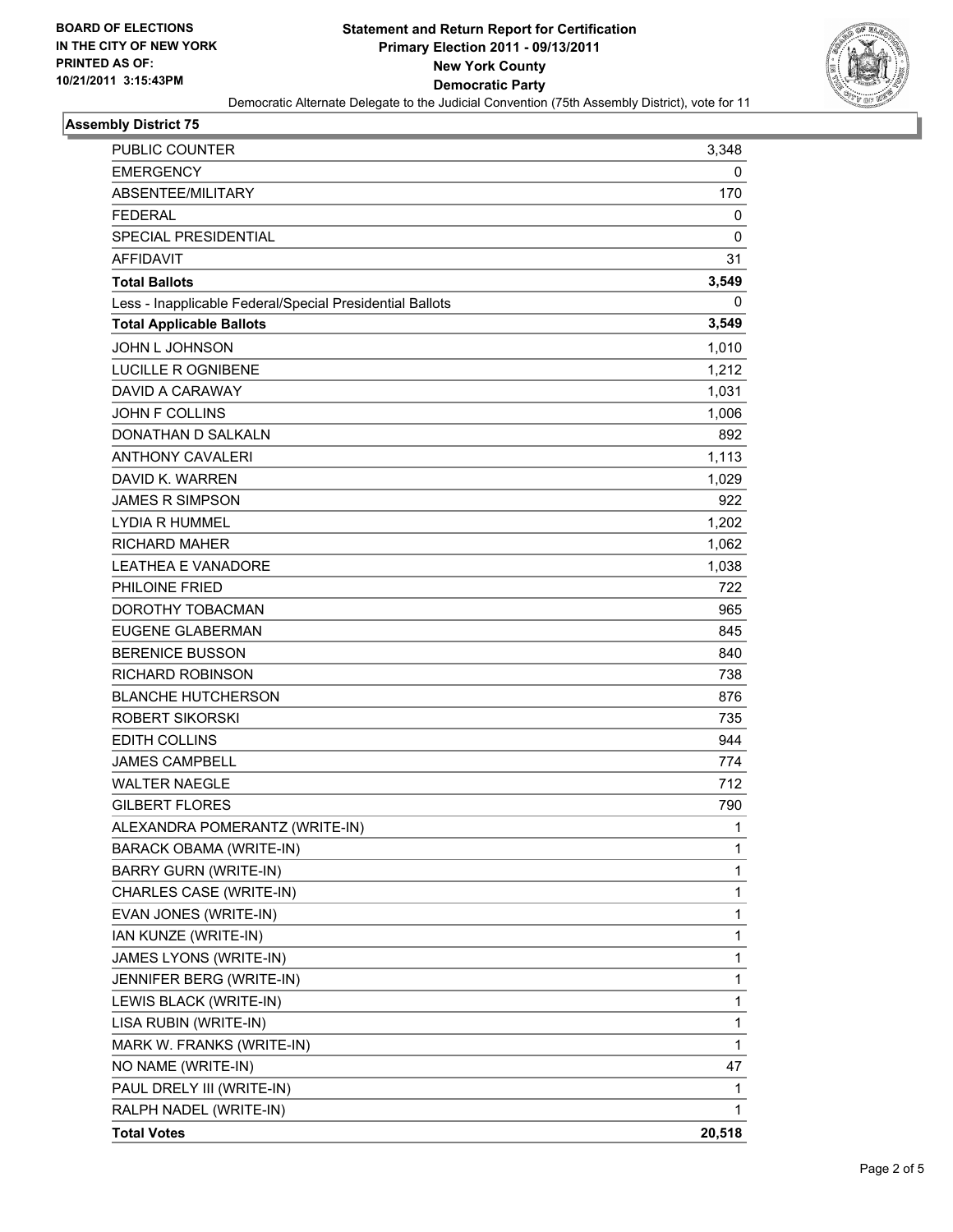

Unrecorded 18,521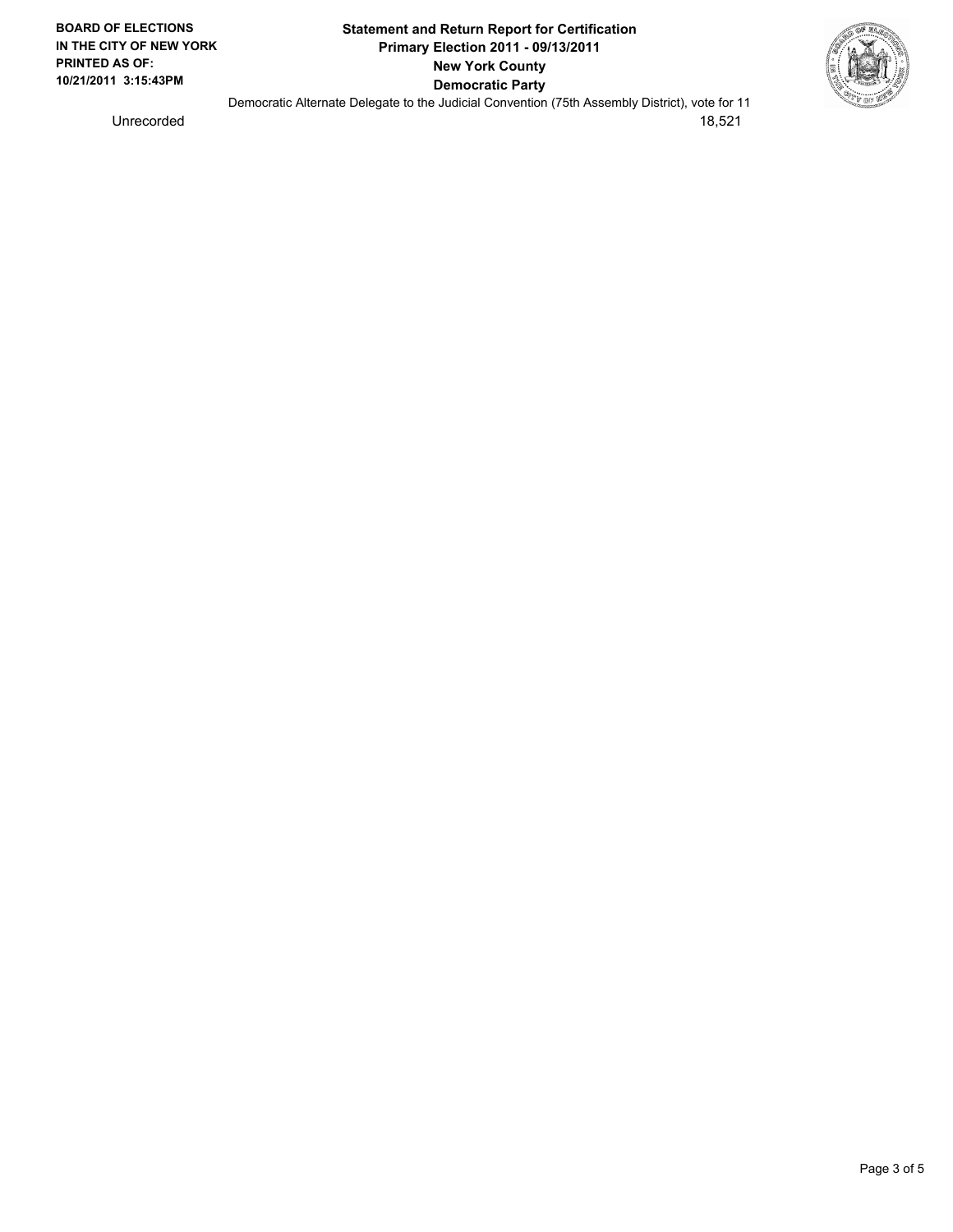### **Statement and Return Report for Certification Primary Election 2011 - 09/13/2011 New York County Democratic Party** Democratic Alternate Delegate to the Judicial Convention (75th Assembly District), vote for 11



#### **Total for Democratic Alternate Delegate to the Judicial Convention (75th Assembly District) - New York County**

| PUBLIC COUNTER                                           | 3,348  |
|----------------------------------------------------------|--------|
| <b>EMERGENCY</b>                                         | 0      |
| ABSENTEE/MILITARY                                        | 170    |
| <b>FEDERAL</b>                                           | 0      |
| <b>SPECIAL PRESIDENTIAL</b>                              | 0      |
| <b>AFFIDAVIT</b>                                         | 31     |
| <b>Total Ballots</b>                                     | 3,549  |
| Less - Inapplicable Federal/Special Presidential Ballots | 0      |
| <b>Total Applicable Ballots</b>                          | 3,549  |
| JOHN L JOHNSON                                           | 1,010  |
| <b>LUCILLE R OGNIBENE</b>                                | 1,212  |
| DAVID A CARAWAY                                          | 1,031  |
| <b>JOHN F COLLINS</b>                                    | 1,006  |
| DONATHAN D SALKALN                                       | 892    |
| <b>ANTHONY CAVALERI</b>                                  | 1,113  |
| DAVID K. WARREN                                          | 1,029  |
| <b>JAMES R SIMPSON</b>                                   | 922    |
| LYDIA R HUMMEL                                           | 1,202  |
| <b>RICHARD MAHER</b>                                     | 1,062  |
| <b>LEATHEA E VANADORE</b>                                | 1,038  |
| PHILOINE FRIED                                           | 722    |
| DOROTHY TOBACMAN                                         | 965    |
| <b>EUGENE GLABERMAN</b>                                  | 845    |
| <b>BERENICE BUSSON</b>                                   | 840    |
| RICHARD ROBINSON                                         | 738    |
| <b>BLANCHE HUTCHERSON</b>                                | 876    |
| ROBERT SIKORSKI                                          | 735    |
| EDITH COLLINS                                            | 944    |
| <b>JAMES CAMPBELL</b>                                    | 774    |
| <b>WALTER NAEGLE</b>                                     | 712    |
| <b>GILBERT FLORES</b>                                    | 790    |
| ALEXANDRA POMERANTZ (WRITE-IN)                           | 1      |
| BARACK OBAMA (WRITE-IN)                                  | 1      |
| <b>BARRY GURN (WRITE-IN)</b>                             | 1      |
| CHARLES CASE (WRITE-IN)                                  | 1      |
| EVAN JONES (WRITE-IN)                                    | 1      |
| IAN KUNZE (WRITE-IN)                                     | 1      |
| JAMES LYONS (WRITE-IN)                                   | 1      |
| JENNIFER BERG (WRITE-IN)                                 | 1      |
| LEWIS BLACK (WRITE-IN)                                   | 1      |
| LISA RUBIN (WRITE-IN)                                    | 1      |
| MARK W. FRANKS (WRITE-IN)                                | 1      |
| NO NAME (WRITE-IN)                                       | 47     |
| PAUL DRELY III (WRITE-IN)                                | 1      |
| RALPH NADEL (WRITE-IN)                                   | 1      |
| <b>Total Votes</b>                                       | 20,518 |